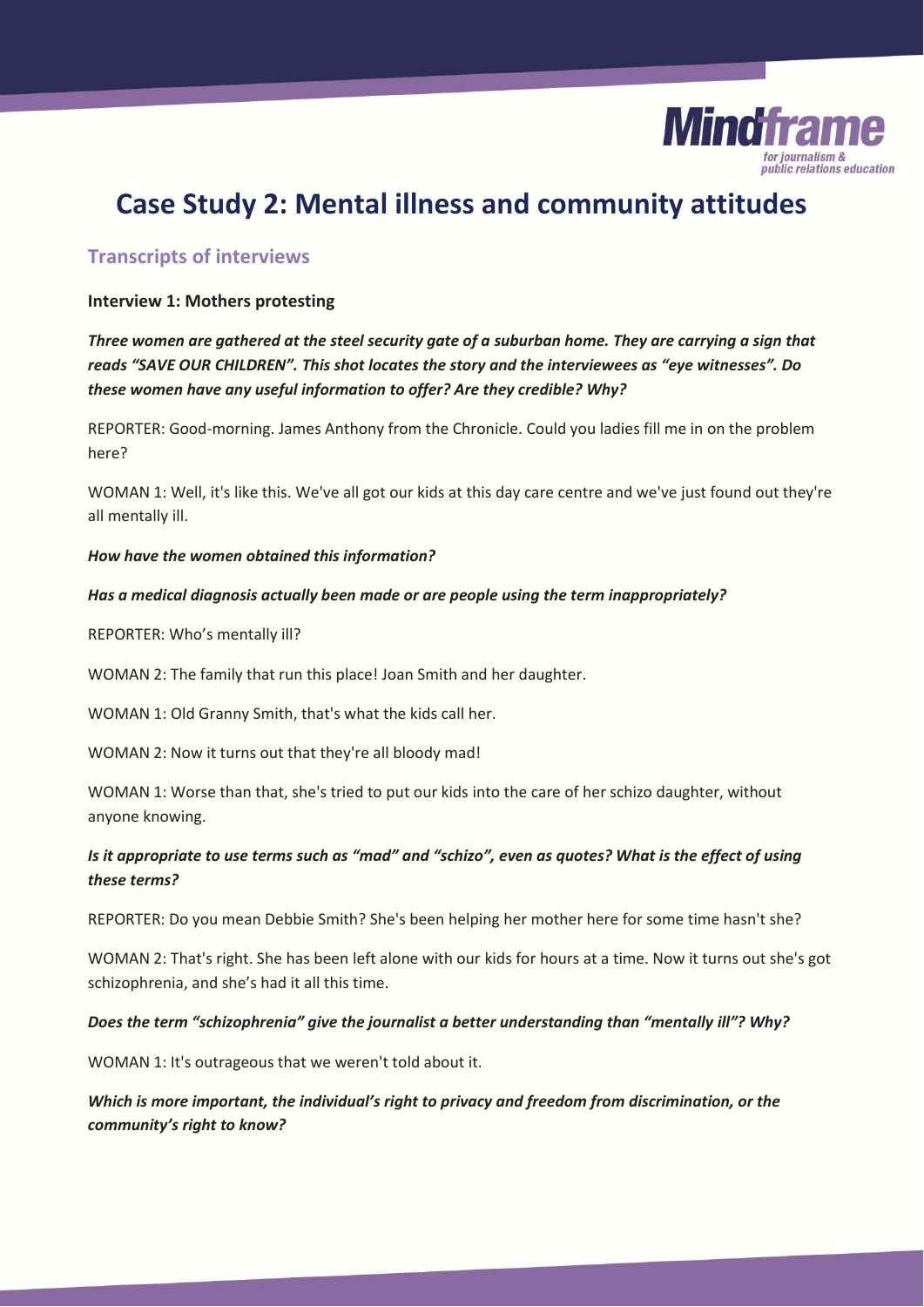

WOMAN 2: Community Welfare must have known about this when they first said Granny could run a day care. Leaving our kids with someone like that. We only found out because she's tried to sign the business over to Debbie. God knows what could have happened all these years!

WOMAN 3: Be fair now. I mean Debbie's always been great with the kids. She's always polite, and the kids really love her. She's a real sweetie. I can't imagine her hurting anyone. And it's the same with old Mrs Smith, the kids love coming here.

# *What assumptions are the women making about mental illness and schizophrenia? Does their experience with Debbie support their fears? What are they basing their assumptions on?*

WOMAN 2: That's not the point. I feel for Granny, I really do, but we have to put our kids first. I've never had any trouble with Debbie either but you know what they're like, they can turn without warning.

WOMAN 1: That's right. It's just that we should have been told. We should have known about her so that we could decide whether or not we're going to risk it.

#### REPORTER: Risk what?

WOMAN 1: You know, something happening. She could get violent and hurt someone. Old Granny's getting old now and I'm not sure whether she'd be able to control her.

WOMAN 3: Debbie's not dangerous, I don't think so anyway. But if she's sick, shouldn't she be in a hospital or something, rather than hanging out with a bunch of preschoolers?

#### *What are the facts about mental illness and violence?*

REPORTER: Well, thank you everybody for your time.

WOMAN 1: Hey, when this gonna be on the news?

WOMAN 2: It's Community Welfare you should be talking to.

#### **Interview 2: Granny Smith**

### *The reporter is waiting at the closed security door of the house. Mrs Smith, comes to the door but doesn't open it. The reporter speaks to her through the door.*

REPORTER: Mrs Smith? I'm a reporter from the Chronicle. like to talk to you about your family day care service.

#### *What are the issues attached to using footage from an interview conducted through a door?*

MRS SMITH: What do you want? Why don't you leave us alone?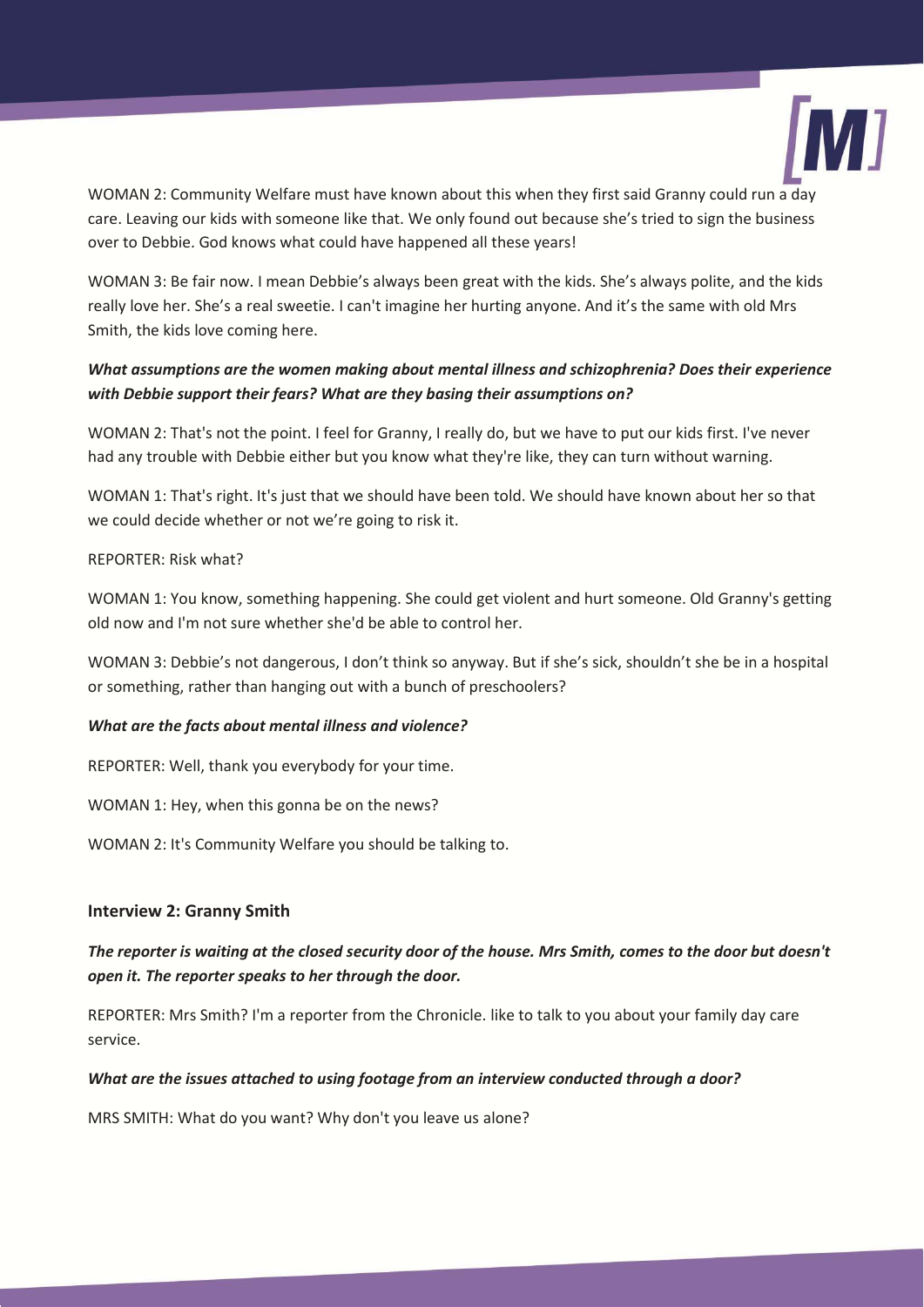

#### *Does Mrs Smith's demeanour affect her credibility?*

REPORTER: Please Mrs Smith, we're just trying to get your side of the story. We've been told that residents are protesting about your daughter taking over.

MRS SMITH: Those people are sick. Twenty years I've been here, twenty years and nothing but praise. Now they cross the street when they see me. People are so cruel.

# *This quote, taken out of context, could be very inflammatory within the local community. What useful purpose, if any, would be served by including it?*

REPORTER: What about Debbie? How's she taking all this?

MRS SMITH: You leave Debbie out of it. She's never hurt anyone. She's the real victim here, you know. Those do-gooders from Community Welfare don't know the harm they're doing!

# *This quote illustrates Mrs Smith's anger at the authorities that brought the matter to public attention. Should it be included in the report? What news values does this prioritise?*

REPORTER: What did Welfare do?

MRS SMITH: You don't know? You must be the only person who doesn't. They went all around the neighbourhood telling everyone about Debbie's schizophrenia. Now they must have known how people would react. And they didn't even warn us.

REPORTER: It must be very difficult dealing with someone with schizophrenia.

# *What is the effect of the reporter describing Debbie as "a person with schizophrenia" instead of "a schizophrenic"?*

MRS SMITH: Oh, it's a terrible illness. But she's been getting help and hasn't had any problems in years. And she's been helping me in the day care for the last 10 years and everybody loves her. Or they used to. But now they treat her like some kind of monster. It breaks my heart!

### *How does this relate to the parents' view of Debbie?*

REPORTER: What are the symptoms of Debbie's illness, Mrs Smith?

MRS SMITH: It's like I told you, she hasn't had any problems for years. She takes tablets to stop her getting sick a takes good care of herself. And she's got a marvellous doctor just down the road who she really trusts.

REPORTER: You mean she only sees a GP, she doesn't need to see a psychiatrist?

# *The journalist may be tempted to frame the story based on this information (e.g. "schizophrenic childcarer doesn't see psychiatrist"). What might be the impact of such a frame?*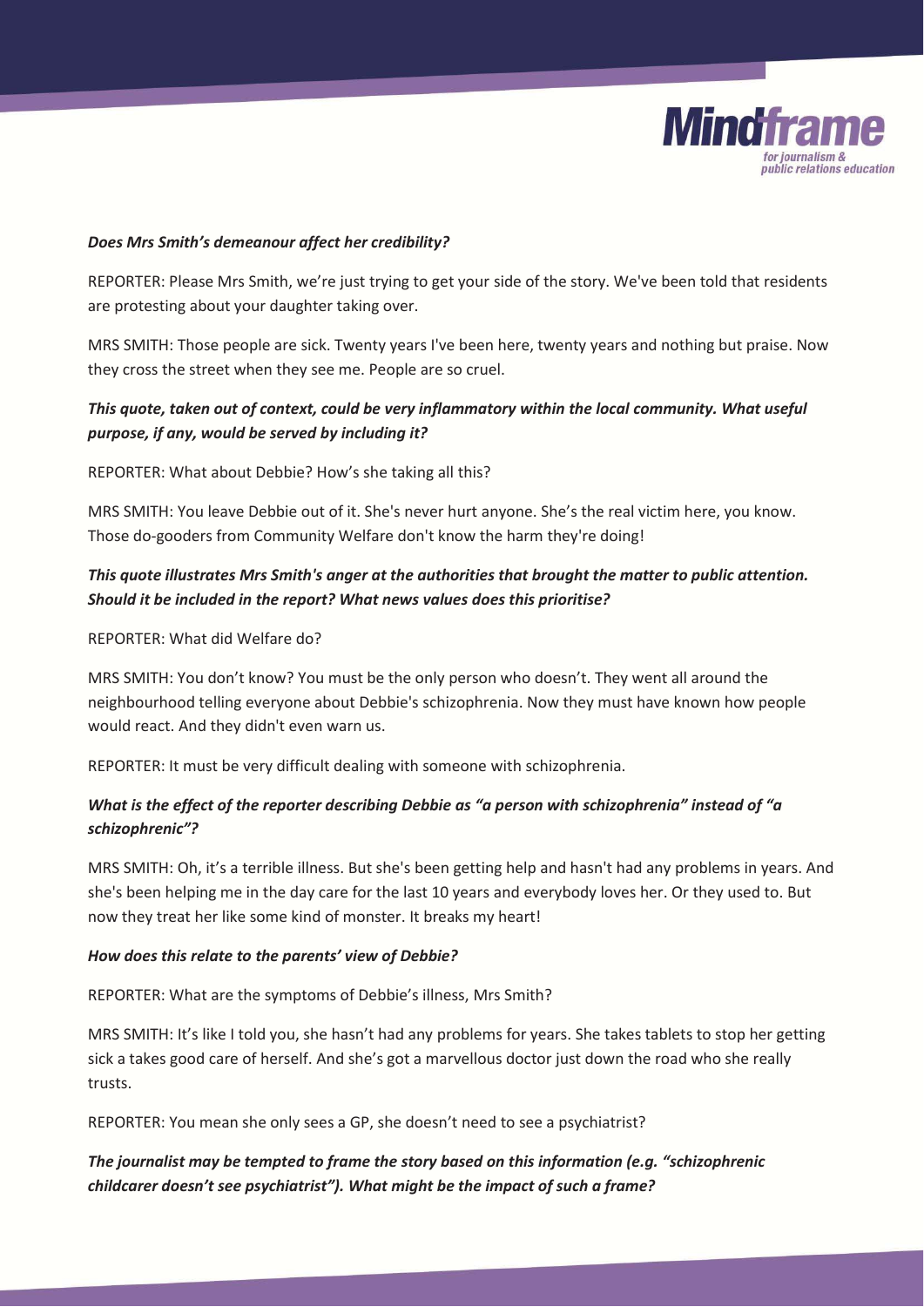

MRS SMITH: No, she does not! And I'm not gonna tell you anything else for you to twist around and tell other people. It's none of your business and none of their business. Now go away and leave us alone. People like you have done enough damage already!

#### *What would be the effect of including this attack on the media in the report? Is it justified?*

### **Interview 3: Community Welfare**

#### *In the office of the Director of Community Welfare*

MS ANDERSON: Hello James, do sit down. You're very punctual today. Would you like a tea or coffee?

REPORTER: No thanks, I'm fine.

MS ANDERSON: Now, before we go "on the record", I'd just like to clarify what it is we're talking about today. Now, you know I can't divulge any confidential information.

REPORTER: I want to ask you why the Department has given approval for a mentally ill person to run a family day

#### *What is the journalist implying about people with mental* **care service?** *illness?*

MS ANDERSON: Oh, that's the problem is it, the new application for the Smith Day Care Service? Well, as you know, though I am the spokesperson for the Department, I am not able to give you any confidential information about our day to day operations. I can confirm that we have received an application from an individual in relation to the day care service presently operated by Mrs Joan Smith. All I can say that at the moment, is that no decision has been made.

REPORTER: So you have received an application from a person with schizophrenia? What do you intend to do about it?

MS ANDERSON: As I said previously, I cannot comment on any confidential matters. I can only advise that at the moment, no decision's been made.

REPORTER: The public are very interested to know the sort of checks and safeguards in place to ensure the safety of their children.

# *Authorised speakers for institutions in society are often very formal in their dealings with journalists. A reticence on the part of such an interviewee can easily be construed as aloofness or a lack of concern for individuals affected by an issue.*

MS ANDERSON: Of course. Our priority is to ensure that any children in services we approve, are safe. That's why we screen all applicants very carefully.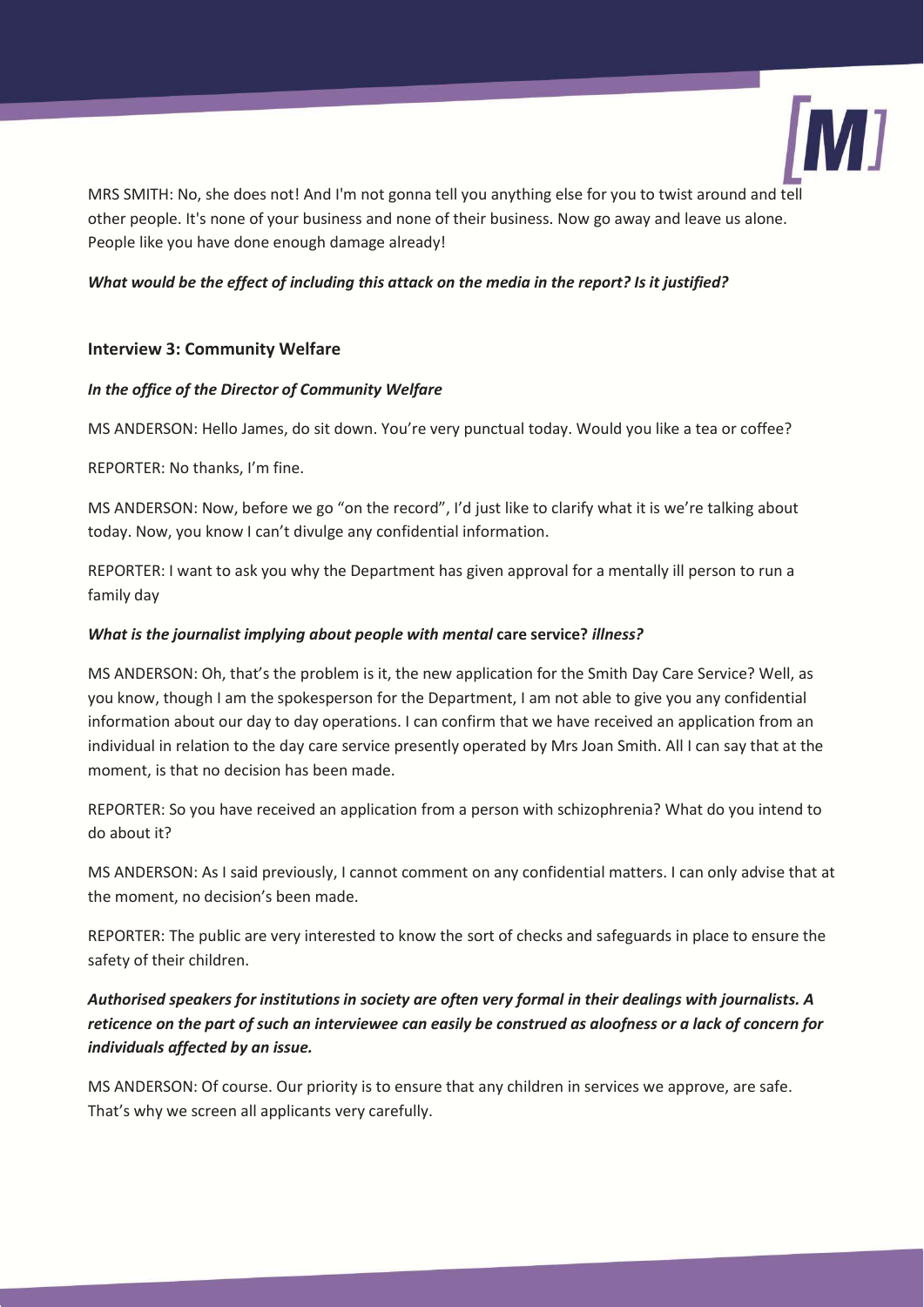

REPORTER 2: But isn't it true that a person with schizophrenia has been working in a day care service for some years now, and that the parents who use the service had no idea about her mental illness?

# *This statement has the potential to be used to substantiate both a positive and a negative spin on the story. How it is used depends on the context and the statements before and after this grab.*

MS ANDERSON: I can assure you, and the public, that we take any risk to children's safety very seriously. The Department would never allow someone who was unsuitable to run a child care service. That's why we screen all applicants very carefully. However, we don't screen those who assist in family day care services, only those who actually apply to run them.

### *This statement could be used either to support the actions of Community Welfare or to accuse them of discrimination.*

REPORTER: OK, so she hasn't actually been running the service, but she has been working there without people knowing her history. And so far, you haven't rejected her application, so she could actually be running the service in the future.

MS ANDERSON: I can only say that we consider all applications very seriously.

# *Depending on the context created around these quotes, they could be used as an admission by Welfare that the situation was kept secret.*

REPORTER: You must know that the parents who use the service are very angry that they haven't been told about this woman's history.

MS ANDERSON: Yes, look, I can sympathise with them, and I understand why they might be angry, but I can't do anything about it, it's the way the system works!

### *This quote, especially if prefaced with the question, could be construed as an inflammatory statement and admission by Welfare that the situation was mishandled.*

REPORTER: I understand, but looking at it from a slightly different viewpoint. You said before that neither yourself, nor your department can divulge any confidential information. Yet, members of your department are talking to parents. They're advising them about Debbie Smith's mental illness. Now doesn't this constitute discrimination against the individual concerned?

MS ANDERSON: I am aware that some such conversations took place. Look, It is our policy to talk to the people whenever there is a proposed change that might affect them. That's why we were talking to the parents of the children. I can assure you that we take any risk to children's safety very seriously.

#### *What does this imply about confidentiality of information and the individual's right to privacy?*

REPORTER: Ms Anderson, thank you for your time.